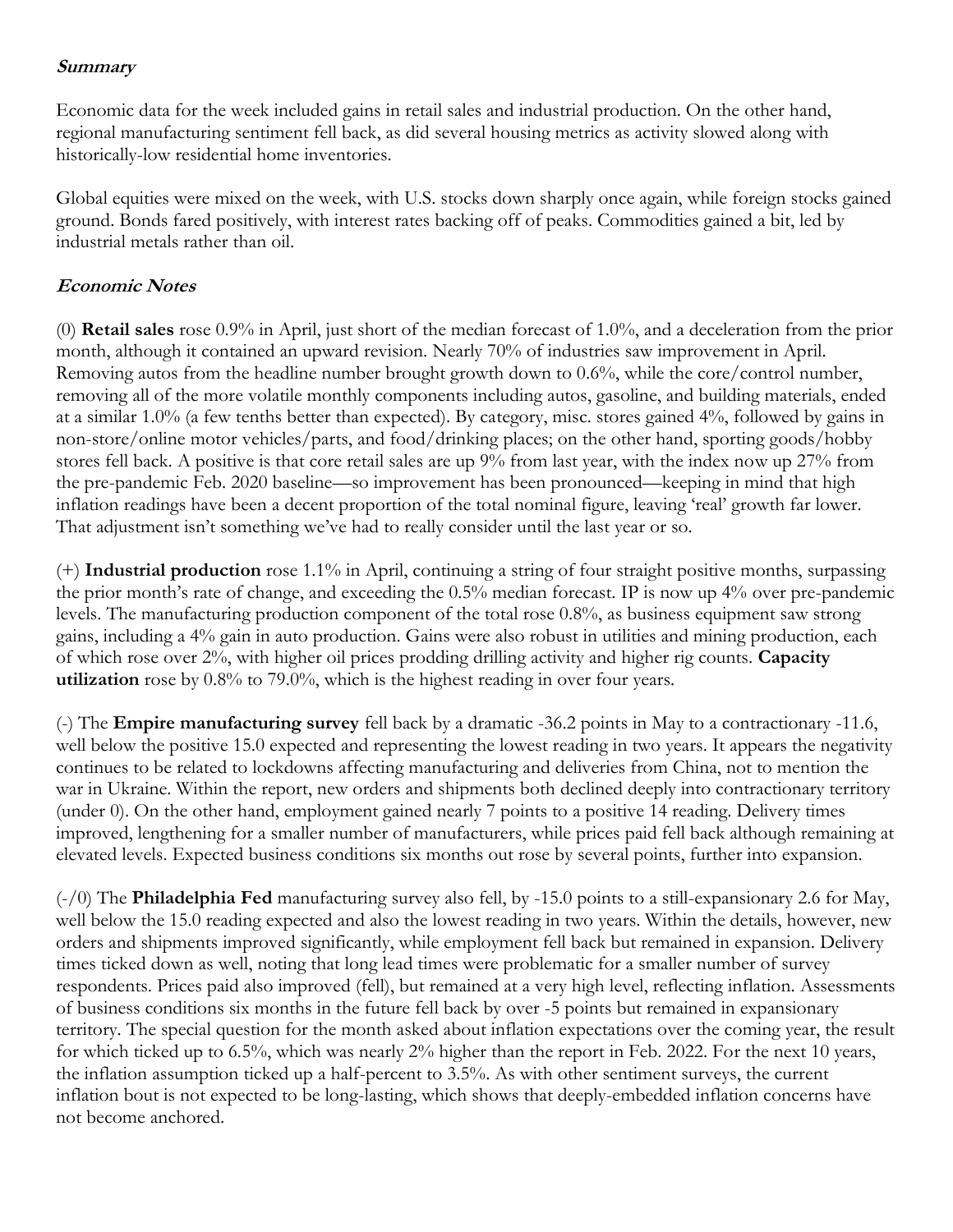(-) **Existing home sales** in April fell back by -2.4% to a seasonally-adjusted annualized rate of 5.61 mil. units, a tenth below the expected -2.3% drop, but a lesser decline than in March. Results by type were similar, with single-family a bit weaker than condos/co-ops. Regionally, the West and South fell back by -5%, while the Midwest sales rose by 3%. Overall, sales are down -6% from a year ago. Over the past 12 months, the median sales price rose by 15% to \$391,200, a strong but decelerated pace compared to the prior month. In fact, this also represented 122 consecutive months of year-over-year home price increases, which is also a record. The months' supply ticked up a tenth to 2.1, which remains near historical lows, with supplies down -10% from last year and running about half of 2019 average months' supply. This continues to reflect extremely tight inventory conditions relative to still-high purchase demand. Per the National Association of Realtors, it was noted that 'housing supply has started to improve, albeit at an extremely sluggish pace.' Also noted in the report, from data from Freddie Mac, the average mortgage commitment rate on a conventional 30-yr fixed rate mortgage had risen from 4.17% in March to 4.98% in April. This also represents a substantial increase from the average 2021 rate of 2.96% for a standard loan package. The tight inventories continue to vie with rising financing pressures in housing markets.

(0) **Housing starts** for April fell by -0.2% to a seasonally-adjusted annualized level of 1.724 mil. units, better than the median forecast calling for a decline of -2.1%, in addition to a downward revision for the prior month. Underlying results were mixed, with multi-family starts up over 15%, while single-family starts fell back by -7%. Regionally, starts in the South and West increased, while those in the Northeast and Midwest each fell back by over -20%. On a year-over-year basis, starts are up 15%, led by multi-family development as higher rents have encouraged more apartment building. (Far higher apartment rents, up 16% per data from Zillow, likely have also helped push demand for new supply.) **Building permits** fell by -3.2% in April to a seasonally-adjusted annualized rate of 1.819 mil. units, just beyond the expected decline of -3.0%. With permits, multi-family permits fell by -1%, while single-family were down -5%. Permits in the South rose by a percent, while they fell back in the other three areas.

(-) The **NAHB housing market index** fell back by -8 points to 69 in May, compared to a smaller drop to 75 level expected. All underlying segments declined, led by future sales coming in a bit below current sales and prospective buyer traffic. Regionally, the Midwest and West each fell back by -11 points, while the Northeast saw a small increase. While not considered a poor report by any means, the overall index has fallen to pre-Covid levels last seen in late 2019, perhaps in keeping with higher mortgage rates in recent weeks, which have historically thrown a wet blanket over housing sentiment.

(-) The Conference Board's **Index of Leading Economic Indicators** for April declined by -0.3%, following a minor increase the prior month. It was reported that April data was pulled down by weaker consumer sentiment and residential building permits. Overall, The Conference Board noted that recent results were essentially 'flat', negatively impacted by inflation, higher interest rates, supply chain disruptions, and pandemic shutdowns (such as in China). Over the past six months, the LEI was 1.8% higher on an annualized basis. Assessments of Q2 and beyond, though, remained positive from an economic growth standpoint, and most importantly, pointing to an absence of recession based on current observations. The coincident and lagging indicators for April, by contrast, each rose by 0.4%.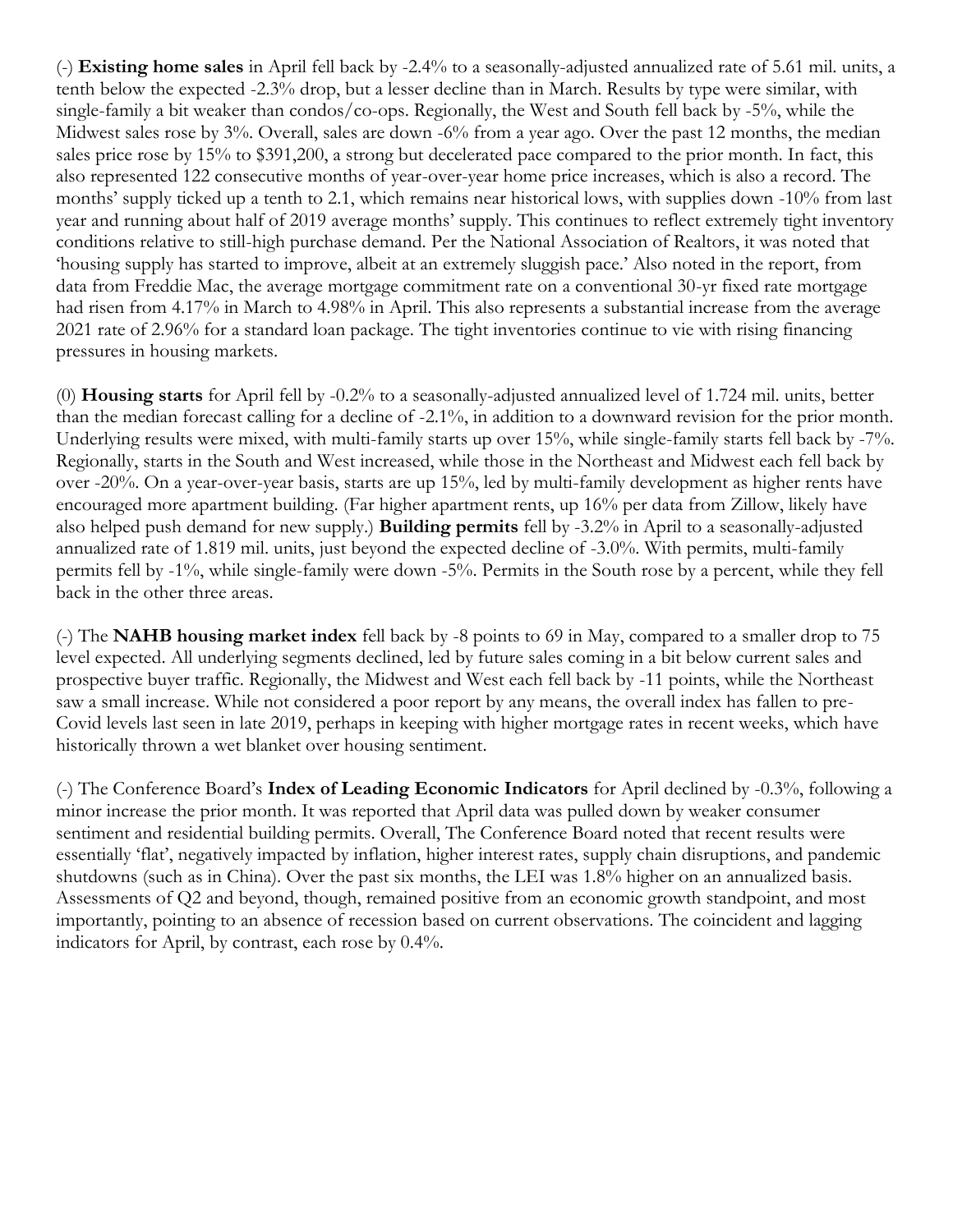

(-/0) **Initial jobless claims** for the May 14 ending week rose by 21k to 218k, higher than the 200k level expected. **Continuing claims** for the May 7 week fell back by -25k to 1.317 mil., below the 1.323 mil. consensus expectation. Half of the initial claims gains were due to KY, CA, and PA, while continuing claims continue to run at an extremely how historical level.

#### **Question of the Week**

#### **What does the second wave of this year's stock market drawdown imply?**

After peaking on Jan. 3, the S&P 500 fell by -13% to a first wave low on Mar. 8. This was followed by a quick 11% upward rally to reach a new lower high point on Mar. 29. Since then, stocks have again fallen, by -16%, resulting in a full-cycle decline of -19% from the peak Jan. 3 close. (They briefly touched -20% 'bear market' status intraday on Friday before closing a bit higher, to levels last seen in Feb. 2021.) Investors have tended to see such round percentage declines as key inflection points, noted by a few reversals taking place over the past month around the -15% to -20% marks.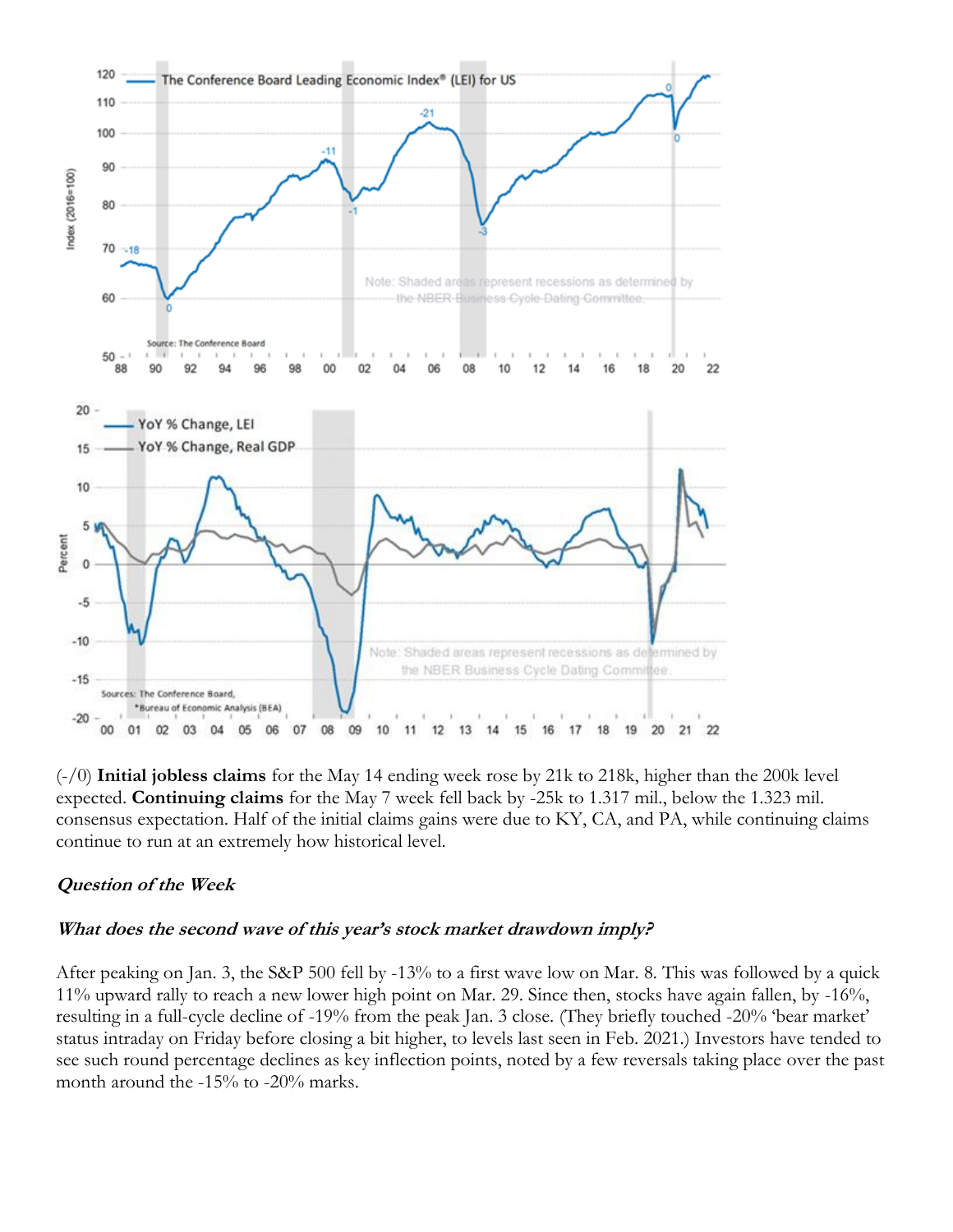Other than persistent high inflation and Ukraine war, which characterized the first wave, the most current concern is the rising chance of recession. The Federal Reserve's tone has become increasingly hawkish (Fed Chair Powell noting last week that 'some pain' could be needed), with the rising interest rate environment expected to continue for the foreseeable future. With that, the realization has set in that monetary policy might become so contractionary as to push the economy over the edge. (This has happened in the past during hiking episodes, so the concern is not unfounded.) Higher energy costs and Chinese lockdowns have compounded on these worries. Recent weakness in retail profits and a flattening in residential housing data have pulled these concerns closer to the surface. One might say there is no longer a sense of denial about possible downside as may have been the case in January.

In retail, a specific concern this past week was that the consumer, which has been a reliable booster of economic growth via pandemic goods buying, is waning, and could exacerbate a slowing economy faster than currently anticipated. While the Walmart results weren't as bad as the headline suggested (with same-store sales rising for the year), the company has found it harder to not pass on higher costs to consumers, proving a traditional fear about stocks during higher-inflation periods. It appears that consumers have also begun to move away from higher-margin items, such as appliances and TVs, toward staples, which are far less profitable. This is due to inflation price spikes to some degree, no doubt, but also the fact that intensive goods buying that was pushed forward during the at-home pandemic period is falling off more sharply. (As in, how many durables does a household need?) It also seems retailers have beefed up inventories to self-insure against overseas supply disruptions, but this can be a double-edged sword when demand declines. This is in contrast to the just-in-time inventory systems widely adopted during the last few decades that keep inventories slim, but also proved problematic during hiccups in re-supply. The recent higher inventories are more reminiscent of an earlier era—where the economy behaved more cyclically and was more sensitive to slowdowns.

A recession is loosely considered to be at least two back-to-back negative GDP quarters, but is qualitatively defined officially by the NBER in the U.S. Most importantly for stock markets, recessions have generally resulted in negative earnings growth (a median decline of -13%, per Goldman Sachs data since World War II, but followed by a 17% median gain by four quarters later). Over the 12 recessions since 1945, the S&P 500 has fallen by a median of -24% peak-to-trough. The average drawdown is -30%, being pulled down by a handful of more extreme episodes in 2000 and 2008. In over half of those pre-recession cases, the drawdown fell between -14% and -22%. Also on average, the market has appeared to price a recession 7 months prior to the official start of a recession. As a general rule, the market has tended to peak prior to a recession, but also trough before the recession is over. This reflects the well-noted tendency of the market to look ahead by several quarters, as opposed to obsessing about what's happening at the moment.

So, being at the threshold of a -20% bear market, debate continues about what probability of recession the market is pricing in, but it does appear to be doing so. The volatility and 'bear rallies' have certainly made the drawdown this year seem far worse than it is, especially from a media perspective. Therefore, the current decline has not seemed to price in a severe recession. (It's important to note that earnings growth remains strongly positive, in fact, is running above average.) Critical to remember is that recessions aren't the end of the world. They represent a normal conclusion to a business cycle, although we've been profoundly sensitized by the last few recessions that were coupled with more extreme circumstances: a surprise global pandemic and global financial crisis. Not all historical recessions are this dramatic. A minor recession (if one even comes to pass in the near-term) could serve as a 'pause to refresh', one might say, creating a new potential phase of upward economic growth. No doubt, by the time such a scenario becomes obvious, markets will have already priced it in, making 'waiting' for 'good times' a futile exercise, per usual.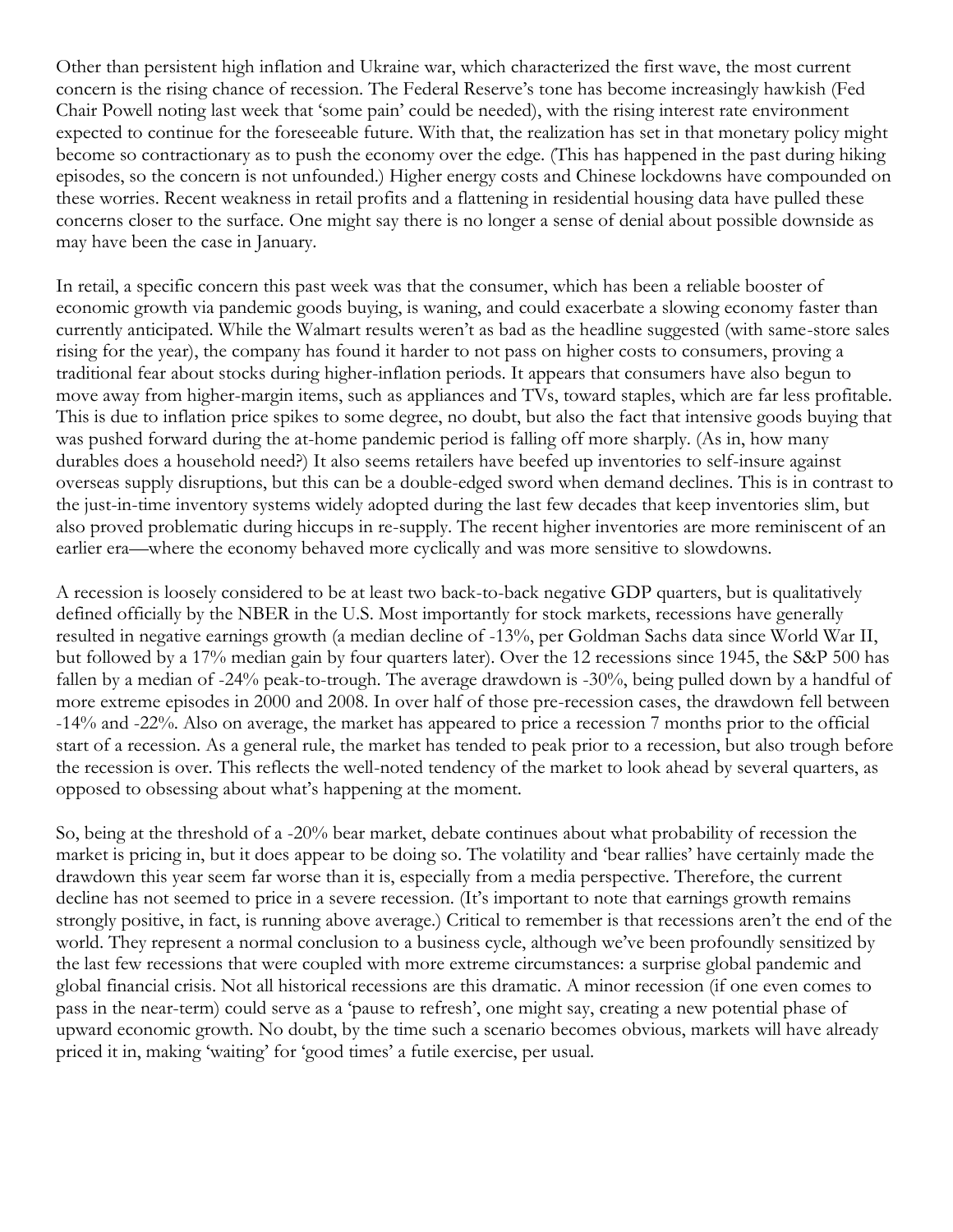### **Market Notes**

| Period ending $5/20/2022$ | 1 Week $(\%)$ | YTD $(\%)$ |  |
|---------------------------|---------------|------------|--|
| DJIA                      | $-2.78$       | $-13.29$   |  |
| S&P 500                   | $-3.00$       | $-17.67$   |  |
| <b>NASDAQ</b>             | $-3.77$       | $-27.20$   |  |
| Russell 2000              | $-1.05$       | $-20.67$   |  |
| <b>MSCI-EAFE</b>          | 1.50          | $-14.43$   |  |
| MSCI-EM                   | 3.13          | $-15.39$   |  |
| Bloomberg U.S. Aggregate  | 0.59          | $-9.18$    |  |

| <b>U.S. Treasury Yields</b> | 3 Mo. | 2Yr. | 5 Yr. | 10 Yr. | 30 Yr. |
|-----------------------------|-------|------|-------|--------|--------|
| 12/31/2021                  | 0.06  | 0.73 | 1.26  | 1.52   | 1.90   |
| 5/13/2022                   | 1.03  | 2.61 | 2.89  | 2.93   | 3.10   |
| 5/20/2022                   | 1.03  | 2.60 | 2.80  | 2.78   | 2.99   |

U.S. stocks started the week on a down note, with Chinese retail sales falling over -10% from a year ago, as well as a lowering of stock market estimates from well-watched Wall Street strategists. After another subsequent rally, stocks fell back again sharply mid-week along with several high-profile earnings reports in the retail space—notably Walmart and Target. After some false starts, stocks remained negative through the end of the week.

Results were again strangely mixed by sector, with energy up over a percent, followed by minor gains for defensive health care and utilities. However, consumer stocks (both cyclical discretionary and defensive staples sectors) were punished on the order of 7-8% on the week, in keeping with retail concerns noted earlier. Industrials and technology also fared poorly, each down over -3%, while real estate fell by nearly -2%. In consumer discretionary specifically, Target shares dropped close to -30% as earnings and outlook showed the impact of goods inflation and difficulty in achieving balance between consumer demand/supply. Tesla shares were also hit following the removal of the firm from the S&P 500 ESG Index, as apparent problems with culture and working conditions outweighed the focus on fossil-free electric vehicles. Consumer staples, traditionally a stalwart of defensiveness serving as a port in the storm of market volatility historically, suffered due to Walmart's -20% decline, and a similar negative reaction with Costco.

Foreign stocks outperformed U.S. equities in local terms, with minimal change, but this turned positive with a decline in the U.S. dollar. News in Europe has been as mixed as that in the U.S., with U.K. inflation surging to 9%, although other fundamentals, such as labor markets, appear decent. Economic growth for the Eurozone was revised up a tenth to 0.3%, actually surpassing that of the U.S., while estimates for growth over the rest of the year have been lowered. The Japanese economy, on the other hand, fell back by -1% in Q1, more akin to the U.S., although inflation is far lower. Emerging markets also gained on net, with strength in Brazil, Mexico, and China. Chinese assets were boosted by the central bank decision to cut the prime lending rate in efforts to stimulate the economy out of recent pandemic stagnation, as well as hopes that the Shanghai lockdown's ease will continue.

U.S. bonds fared positively on the week, as interest rates continued to fall back from highs and investors moved away from equities into the recently higher-yielding bond market. Treasuries outperformed all corporates, as spreads also widened. Foreign bonds performed positively across the board in developed and emerging markets, helped most by a decline in the dollar.